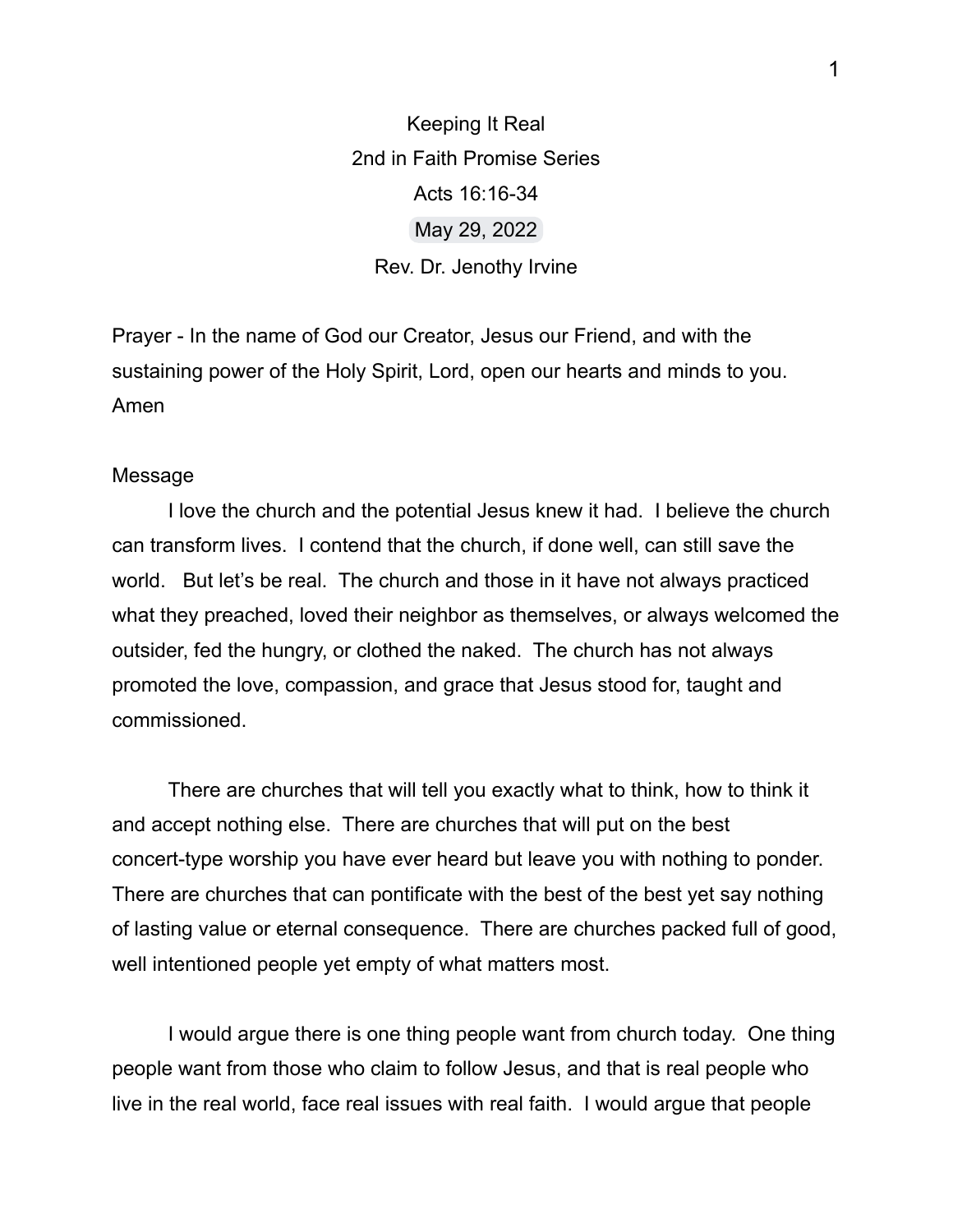today would not be walking away from a church with authentic people genuinely striving to live out their faith alongside one another knowing it isn't always easy, expecting and experiencing challenges, existing in the messy middle, and emerging stronger, wiser, and better for having done it together. And being honest about it. People don't need more sugar coated religious talk. People don't need to be told how broken or messed up they are, how wrong they are, or how everything will be roses and rainbows if they just pray harder, read their bible more, or get to church. Is there accountability, yes. Responsibility, yes. Discipleship, yes. But people don't need to be told how broken or messed up they or the world are. They already know.

People need those that follow Jesus and believe in God to keep it real.

Paul was one of many in the bible who understood what this meant. In today's text we read an interesting experience about a demon possessed slave girl, Paul and Silas on an early mission experience, a prison guard, and the power and presence of Chirst. It's reality tv back in the day.

## Read Text: Acts 16:16-31 MSG

Normally, this is when I would dive deeper into the text and look at specific pieces and parts of the passage. But today, I want you to see a bigger, broader picture as if we were hovering high above the scene.

This was early in Paul's ministry. He and his companions were still in Philippi, enjoying the hospitality of their first convert, Lydia. People were still curious, fascinated but skeptical about the Message Paul was preaching. You might imagine them walking through the streets, stopping at shops, visiting with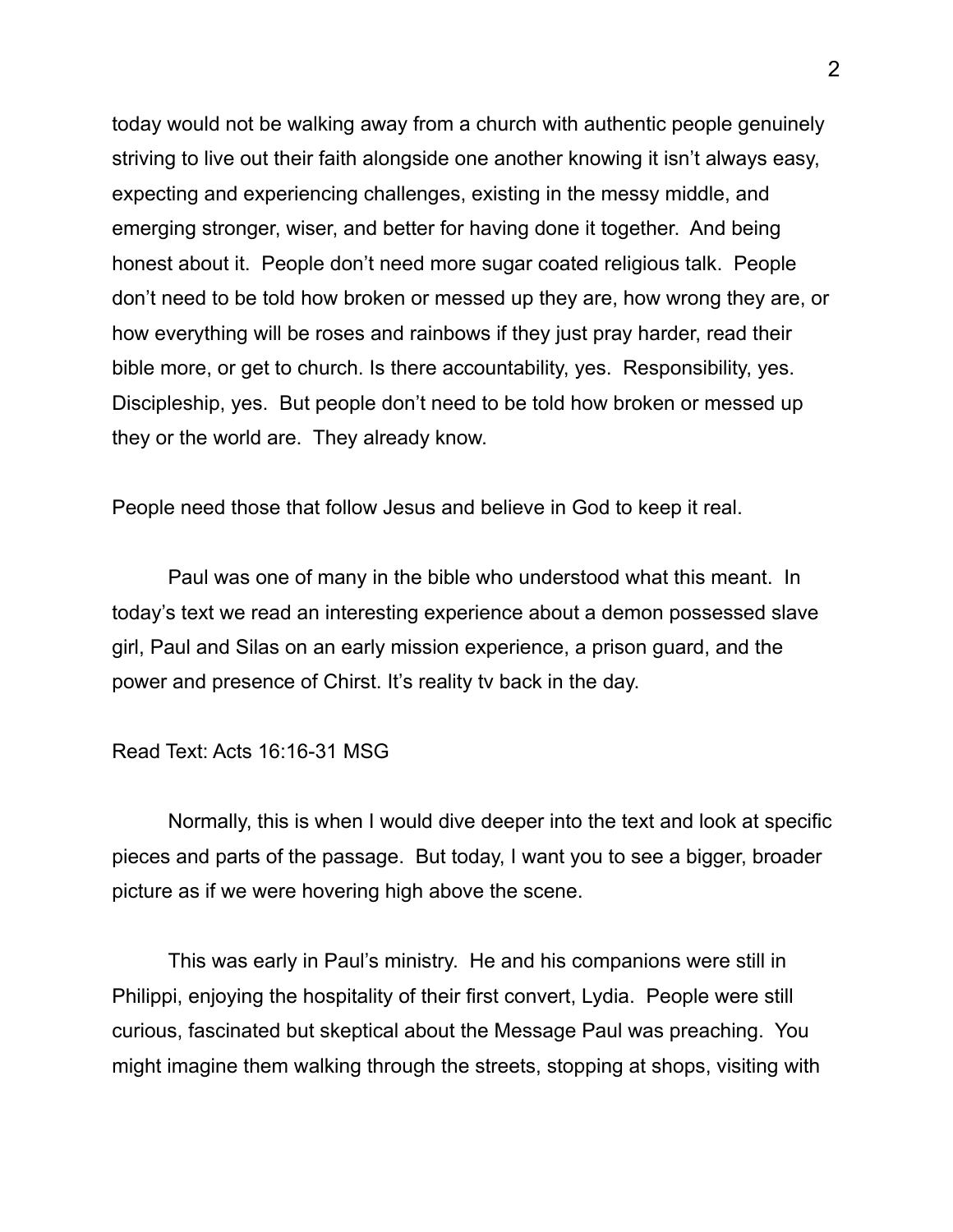folks along the road, answering questions, and giving people a new way to think about their life and salvation; their understanding of God.

As we take in the scene from above, we noticed the slave girl following and proclaming who they are. We see the authorities watching closely. We see the girl's owners trying to be conspicuous, keeping a distance and observing what is going on. Then they shuffle to a side street and get the attention of a religious leader or maybe the Roman authorities. It is as if they are poking, prodding, and stirring up suspicion. All the while, all the other preachers and teachers of every kind were going about their business and persuading folks to follow them. Follow this god for better crops. Follow this god for wealth and prosperity. This god for fertility. This god for power.

In the midst of all that, in the midst of real life, there were the people; ordinary, hardworking, trying to live right and make a living, people. I wonder if they ever grew weary of it all. All the politics. All the conflicting messages from one group to another. The double standards, hidden agendas, and unfair and unjust rules. I wonder if they too were hungry for something real, something lasting.

The scene ends up with Paul and Silas beaten and in prison. Don't look away because it is there, behind bars, in the aftermath of walls shaking, and foundations cracking, one of the most important questions anyone can ask, was spoken.

"What do I have to do to be saved, to really live?" (vs 30) I love Eugene Peterson's translation of the answer, "Put your entire trust in the Master Jesus. Then you'll live as you were meant to live." (vs. 31).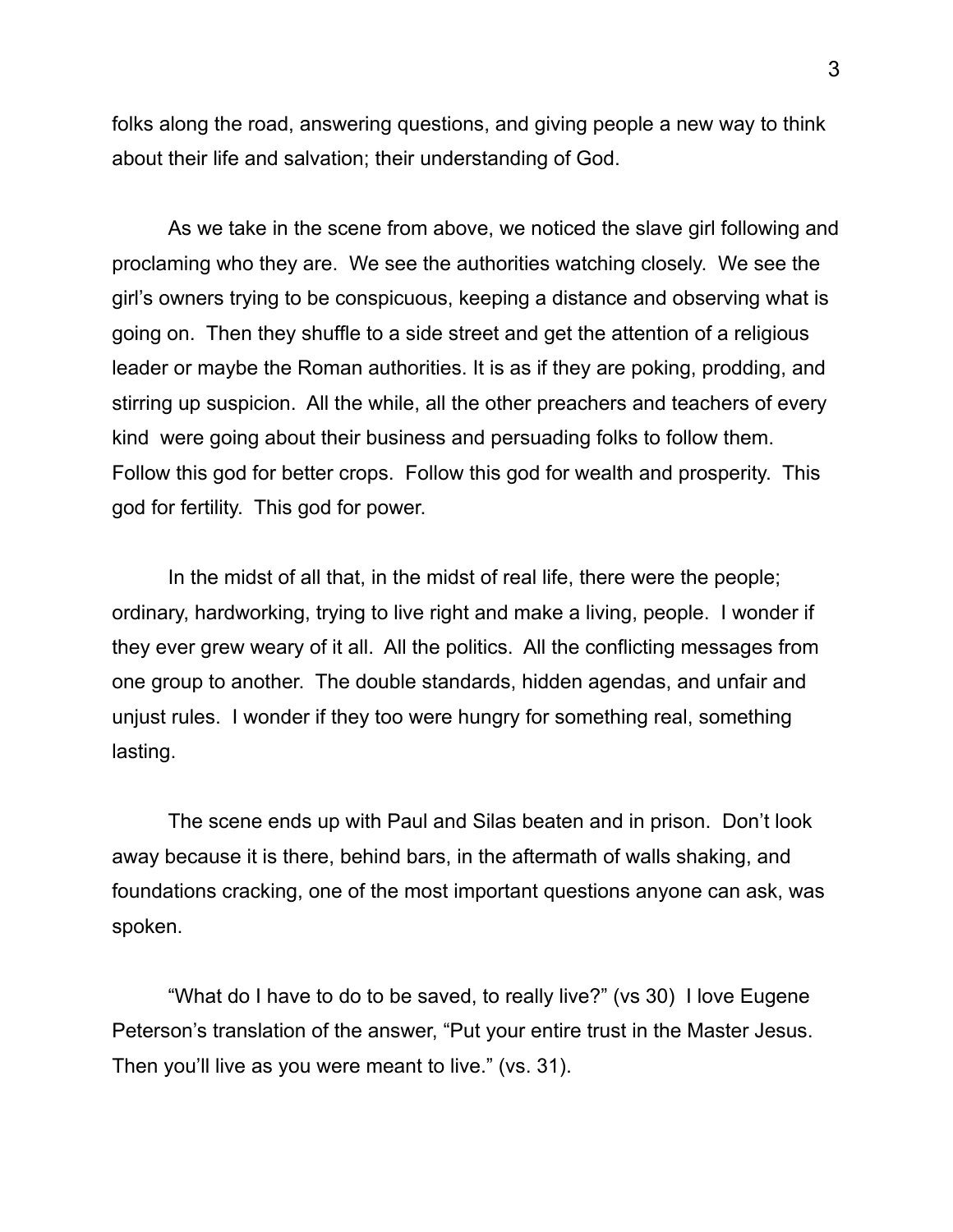Paul met people where they were, dealing with real life and addressed their question, "what must I do?" He kept it simple. He kept it real. Just as Jesus taught the disciples before him.

That was the call for the church then and the church now. I don't have to tell you real life is all around us. That real life involves heartbreak, trauma, and tragedy. It includes poverty, illness, and food insecurity. It encompasses more than we can comprehend and demands more than we think we can give or endure. It is pain and suffering - beauty and ugliness - celebration and grief victory and defeat. And there in the middle of it, is the sustaining presence of God. Weeping. Yelling. Grieving.

What does keeping it real mean? I believe it means:

- Standing in the face of difficulty and admitting you don't have the answers all the while trusting Jesus stands with you.
- Investing in programs and organizations that take on tough situations.
- Trusting God will provide even if you don't know how it will all work out.
- Acknowledging that followers of Jesus struggle, mess up, and need grace just as much as anyone else.
- Recognizing the people and places that make you uncomfortable and valuing what they or it has to offer.

What does keeping it real look like? I think it looks like:

- All kinds of people working and serving together.
- Providing safe places for people to grow in their faith and understanding of God.
- Honest conversations, transparent actions, and genuine compassion.
- Seeing a need and doing something about it. Anything. Something.
- Your love for God and Jesus lived out in ordinary, everyday ways.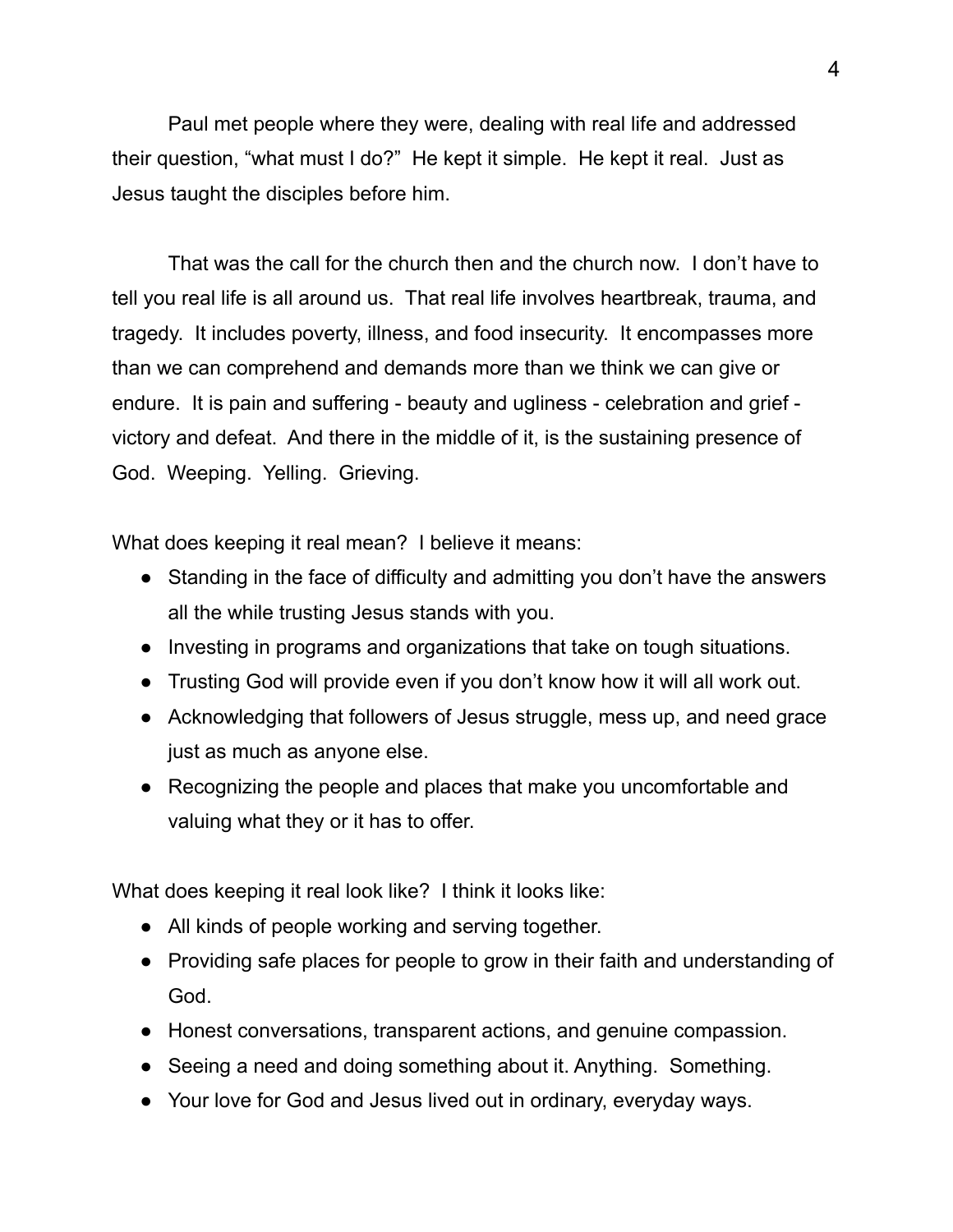Faith Promise as one way this church keeps it real. What I mean by that is, when we participate in what has been named our Faith Promise Campaign, the people of Grace undergird the outreach, partnerships, and organizations that are the hands, feet, face, and voice of Jesus to people locally, nationally, and internationally. When you give to Faith Promise, you do so with a reliance on God that by God's grace, God will provide.

Last week, Pastor Andy encouraged you to "keep it simple" and reminded you of the covenant promise of God - to be the God of Israel through thick and thin, generation to generation; to write on our hearts the law of love and justice found God.

Faith Promise then is our act of trust that God is our God and we are God's people and God will use who we are and what we have to impact the world around us whether it is one client at a time at Kic-it, ASSIST, or Interchurch Food Pantry or it is for 300 children and youth through United Way Christmas Angels and Operation Bundle Up.

In the last twelve months, Faith Promise monies and have supported twenty-four international organizations, thirteen national organizations, forty one local organizations, and fifteen state organizations. Church that is ninety organizations you have helped and supported all on faith. The more important number is the one we can't count. Can't put a price on. The people those organizations have helped because we helped.

Faith Promise is simple - give to God what you can and trust God will do the rest. Faith promise is real - what you give goes directly to real people with real needs.